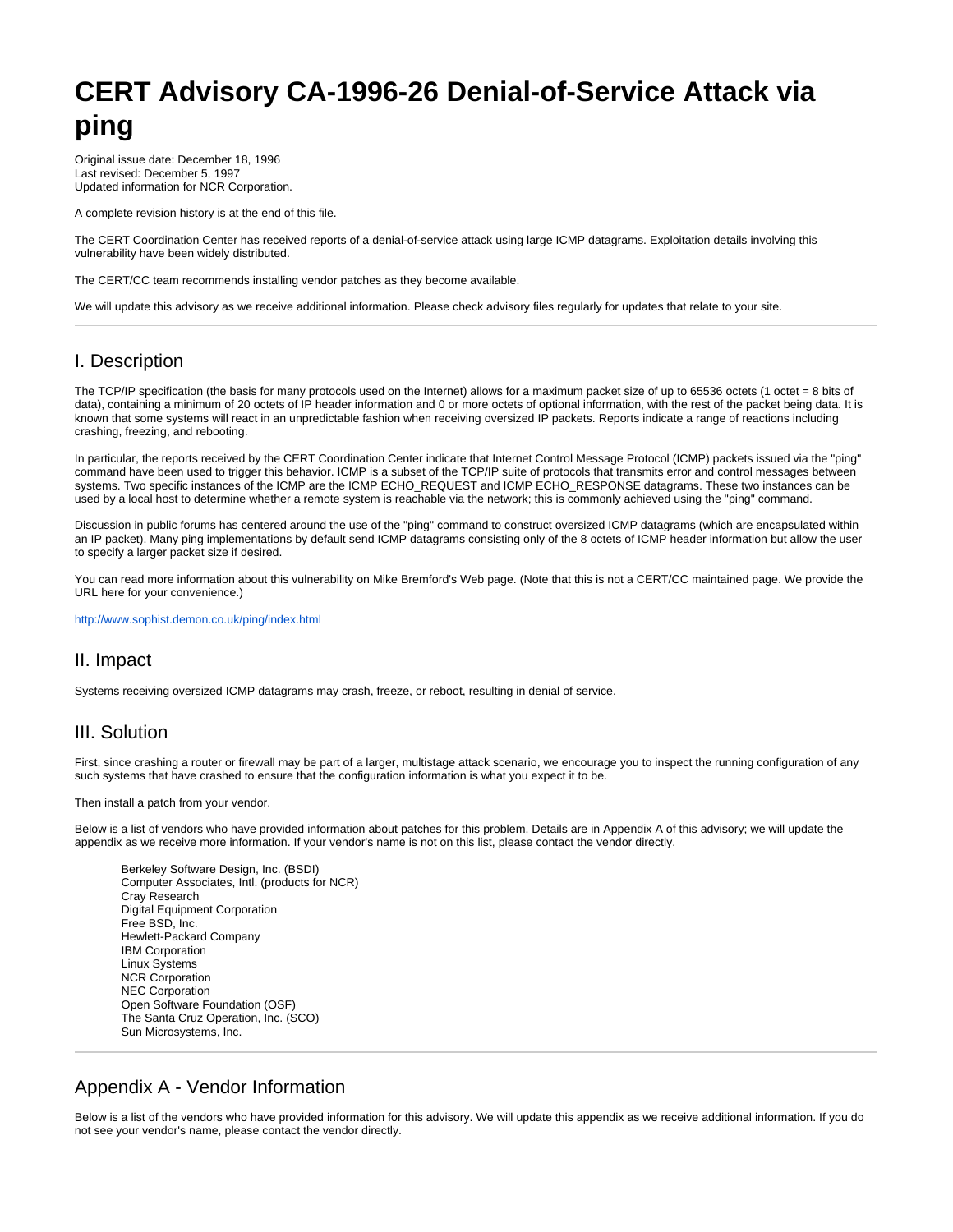# **Berkeley Software Design, Inc. (BSDI)**

BSD/OS 2.1 is not vulnerable to this problem. It correctly handles large packets without any problems.

#### **Computer Associates, Intl.**

(products for NCR)

Not vulnerable.

#### **Cray Research**

Attempts to send oversized ICMP datagrams are rejected with appropriate error messages. We believe that oversized ICMP datagrams sent to Unicos systems will also be rejected without crashing.

### **Data General Corporation**

Due to the way DG/UX processes tcp packets, DG/UX is not vulnerable to this attack.

## **Digital Equipment Corporation**

MSG ID: SSRT0429 From DSNlink/DIA Database

The following is important information concerning a potential denial of service issue which affects Digital UNIX Operating System, Digital UNIX MLS+, Firewall implementations, and Digital TCP/IP Services for OpenVMS AXP & VAX

COMPONENT: System Security / Potential Denial of Service

 DIGITAL UNIX Version: 3.0, 3.0b, 3.2, 3.2c, 3.2de1, 3.2de2, 3.2f, 3.2g, 4.0, 4.0a DIGITAL UNIX MLS+ Version 3.1a DIGITAL TCP/IP Services for OpenVMS AXP & VAX Versions - 4.0, 4.1 DIGITAL ULTRIX Versions 4.3, 4.3a, 4.4, 4.5 DIGITAL Firewall for UNIX DIGITAL AltaVista Firewall for UNIX DIGITAL VAX/ELN

For more information check the DSNlink/DIA Articles (keyword PING), or the URL http://www.service.digital.com/html/whats-new.html for the latest information.

#### ADVISORY INFORMATION:

Digital recently discovered a potential denial of service issue that may occur by remote systems exploiting a recently published problem while executing the 'ping' command. Solutions and initial communications began appearing in DSNlink/DIA FLASH/articles in late October, 1996.

SEVERITY LEVEL: High.

SOLUTION:

Digital has reacted promptly to this reported problem and a complete set of patch kits are being prepared for all currently supported platforms.

The Digital patches may be obtained from your local Digital support channel or from the URL listed above. Please refer to the applicable README notes information prior to the installation of patch kits on your system.

DIGITAL EQUIPMENT CORPORATION

Copyright (c) Digital Equipment Corporation, 1996, All Rights Reserved. Unpublished Rights Reserved Under The Copyright Laws Of The United States.

#### **Free BSD, Inc.**

We have fixed the problem in 2.1.6 and -current.

#### **Hewlett-Packard Company**

For HP9000 Series 700 and 800 systems, apply the appropriate patch. See Hewlett-Packard Security Bulletin #000040 (HPSBUX9610-040) for further details. The bulletin is available from the HP SupportLine and<ftp://ftp.cert.org/pub/vendors/hp/>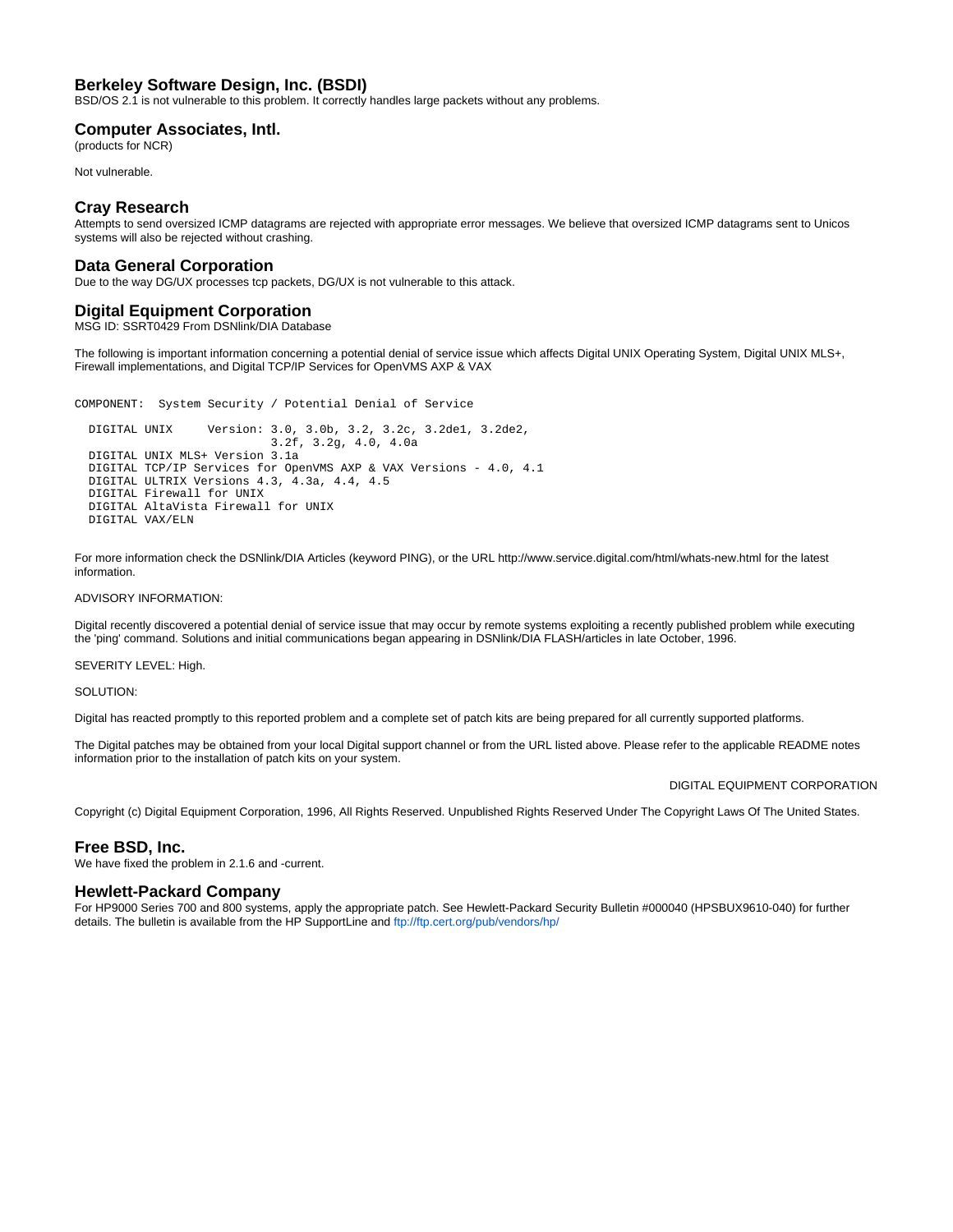|                                                                                                                                                            | Patch Name(Platform/OS) |                            | Notes |  |                                                                                                                                                                                                            |
|------------------------------------------------------------------------------------------------------------------------------------------------------------|-------------------------|----------------------------|-------|--|------------------------------------------------------------------------------------------------------------------------------------------------------------------------------------------------------------|
| PHNE 9027 (s700 9.01)<br>PHNE 9028 (s700 9.03/5/7)<br>PHNE 9030 (s700 10.00)<br>PHNE 9032 (s700 10.01)<br>PHNE 9034 (s700 10.10)<br>PHNE 9036 (s700 10.20) | $\mathbb{R}^2$          | +------------------------- |       |  | : PHNE 7704 must first be installed<br>: PHNE 7252 must first be installed<br>No patch dependencies<br>: PHNE 8168 must first be installed<br>: PHNE 8063 must first be installed<br>No patch dependencies |
| PHNE 8672 (s800 9.00)<br>PHNE 9029 (s800 9.04)<br>PHNE 9031 (s800 10.00)<br>PHNE 9033 (s800 10.01)<br>PHNE 9035 (s800 10.10)<br>PHNE 9037 (s800 10.20)     | ÷                       |                            |       |  | : PHNE 7197 must first be installed<br>: PHNE 7317 must first be installed<br>No patch dependencies<br>: PHNE 8169 must first be installed<br>: PHNE 8064 must first be installed<br>No patch dependencies |

For our MPE operating system, patches are in process. Watch for the issuance of our MPE security bulletin.

## **IBM Corporation**

See the appropriate release below to determine your action.

#### **AIX 3.2**

Apply the following fix to your system:

APAR - IX59644 (PTF - U444227 U444232)

To determine if you have this PTF on your system, run the following command:

lslpp -lB U444227 U444232

## **AIX 4.1**

Apply the following fix to your system:

APAR - IX59453

To determine if you have this APAR on your system, run the following command:

instfix -ik IX59453

Or run the following command:

lslpp -h bos.net.tcp.client

Your version of bos.net.tcp.client should be 4.1.4.16 or later.

## **AIX 4.2**

Apply the following fix to your system:

APAR - IX61858

To determine if you have this APAR on your system, run the following command:

instfix -ik IX61858

Or run the following command:

lslpp -h bos.net.tcp.client

Your version of bos.net.tcp.client should be 4.2.0.6 or later.

#### **IBM SNG Firewall**

NOTE: The fixes in this section should ONLY be applied to systems running the IBM Internet Connection Secured Network Gateway (SNG) firewall software. They should be applied IN ADDITION TO the IBM AIX fixes listed in the previous section.

**IBM SNG V2.1** APAR - IR33376 PTF UR46673

**IBM SNG V2.2** APAR - IR33484 PTF UR46641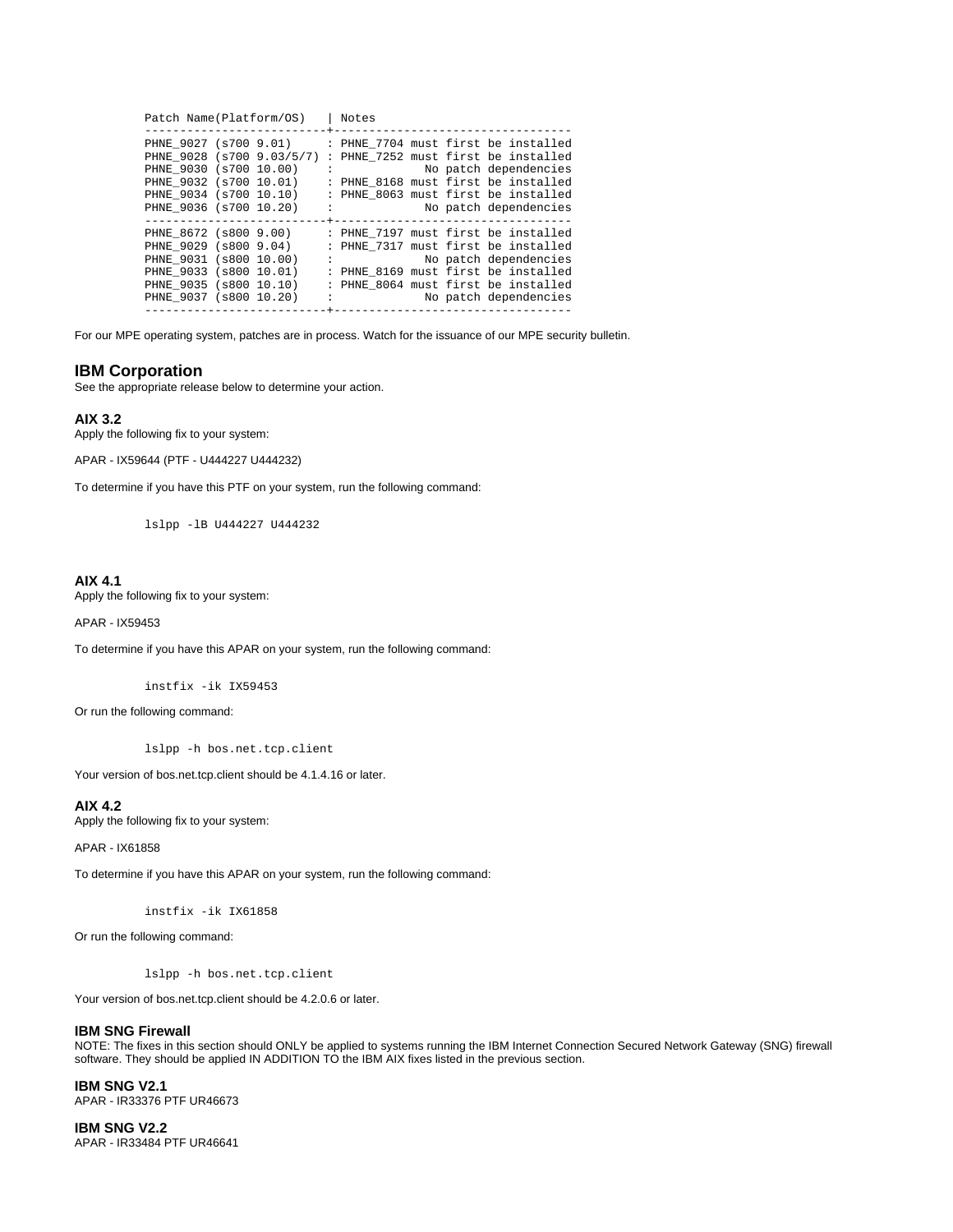#### **To Order**

APARs may be ordered using Electronic Fix Distribution (via FixDist) or from the IBM Support Center. For more information on FixDist, reference URL:

<http://service.software.ibm.com/aixsupport/>

or send e-mail to [aixserv@austin.ibm.com](mailto:aixserv@austin.ibm.com) with a subject of "FixDist".

IBM and AIX are registered trademarks of International Business Machines

### **Linux Systems**

We recommend that you upgrade your Linux 1.3.x and 2.0.x kernels to Linux 2.0.27. This is available from all the main archive sites such as

#### <ftp://ftp.cs.helsinki.fi/pub/Software/Linux>

Users wishing to remain with an earlier kernel version may download a patch from [http://www.uk.linux.org/big-ping-patch.](http://www.uk.linux.org/big-ping-patch) This patch will work with 2.0.x kernel revisions but is untested with 1.3.x kernel revisions.

Red Hat Linux has chosen to issue a 2.0.18 based release with the fix. Red Hat users should obtain this from

<ftp://ftp.redhat.com/pub/redhat/redhat-4.0/updates/i386/kernel-2.0.18-6.i386.rpm>>

#### **NCR Corporation**

For MP-RAS 3.00 and above, using TCP/IP as package name "inet", not vulnerable.

## **NEC Corporation**

| O.S                  | Version                  | Status         |  |
|----------------------|--------------------------|----------------|--|
| $EWS-UX/V(Rel4.0)$   | $R1.x - R6.x$            | not vulnerable |  |
| $EWS-UX/V(Rel4.2)$   | $R7.x - R10.x$           | not vulnerable |  |
| $EWS-UX/V(Rel4.2MP)$ | R10.x                    | not vulnerable |  |
| $UP-UX/V$            | $R1.x - R4.x$            | not vulnerable |  |
| $UP-UX/V(Rel4.2MP)$  | $R5 \times - R7 \cdot x$ | not vulnerable |  |
| UX/4800              | R11.x                    | not vulnerable |  |

#### **NCR**

see Computer Associates, Intl.

## **Open Software Foundation (OSF)**

OSF's OSF/1 R1.3.3 maintenance release includes a solution for this problem.

# **The Santa Cruz Operation, Inc. (SCO)**

The following SCO products are known to be vulnerable:

SCO OpenServer 5.0.0, 5.0.2 SCO Internet FastStart 1.0.0, 1.1.0 SCO Open Desktop 3.0 SCO TCP/IP 1.2.1 on SCO Unix System V/386 Release 3.2 Version 4.2

The symptoms encountered vary greatly and seem to be related to the type of network interface device being used. Support Level Supplement (SLS) OSS449 addresses this problem for the following releases:

SCO OpenServer 5.0.0, 5.0.2 SCO Internet FastStart 1.0.0, 1.1.0.

This Supplement is available at the following URLs:

<ftp://ftp.sco.COM/SLS/oss449a.ltr> (cover letter) <ftp://ftp.sco.COM/SLS/oss449a.Z>(image)

The checksums are as follows:

| $sum - r$     |             |
|---------------|-------------|
|               |             |
| oss449a.ltr:  | 28877<br>42 |
| $oss449a.Z$ : | 54558 1762  |

 MD5 ---

 MD5 (oss449a.Z) = e8fc8a29dd59683ce5107f3b9b8d1169 MD5 (oss449a.ltr) = d51ee1caf33edb86f4dbeb1733c99d86